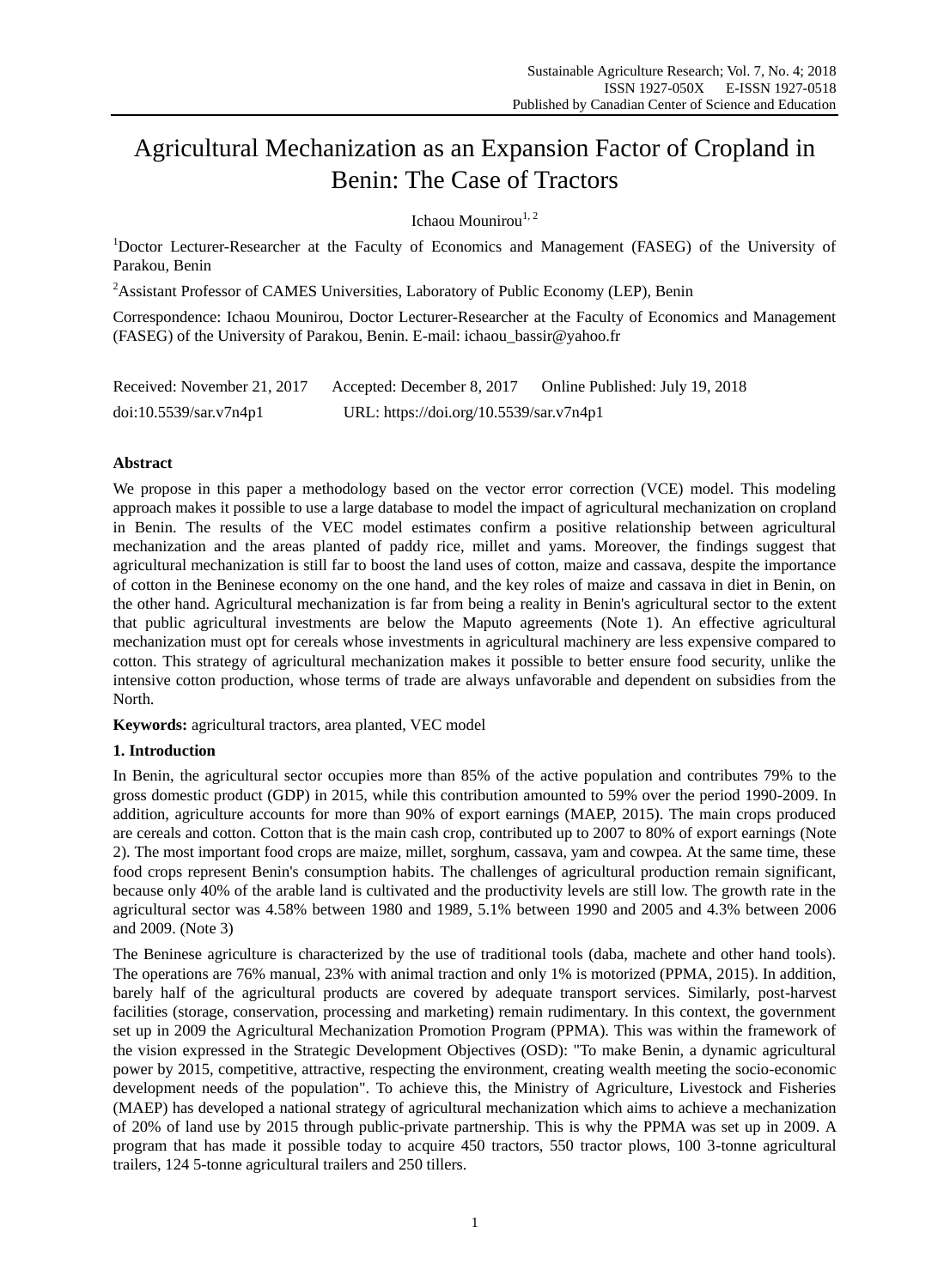Despite the efforts of agricultural mechanization in Benin, paddy rice production systems are largely dominated by small family-type farms. In addition to this family-owned rice cultivation, there are developed areas with partial or total water control. The majority of the paddy rice farms are concentrated in the lowland either developed or not. However, paddy rice is grown in plateaus and floodplains, especially with the advent of NERICA varieties. On the strength of these investments in agricultural mechanization, statistics from the MAEP (2014) show that the rate of manual plowing and plowing operations amounted to 84%, 12% and 4% for motorized and animal traction, respectively. This motorization is mainly practiced on the irrigated perimeters with collective management of D  $\acute{\text{o}}\text{v}$  e (150 ha), Koussin-L  $\acute{\text{d}}\text{e}(250 \text{ ha})$  and Malanville (560 ha).

But since 2009, Benin through the PPMA has invested on its own funds tens of billions of CFA for the promotion of agricultural mechanization through the importation of several hundreds of tractors, tillers with their accessories (plows, mowers, trailers), and about ten harvesters. Cereals and pulses recorded increases in both land uses and production. However, for cereals, the land use and production of paddy rice, compared to those of 2014, decreased by 3.98% and 2.56%, respectively. Compared with the average of the last five years, this same crop has achieved a rise of 28.45% in the area planted and 35.23% for production. We also note that for legumes, peanuts recorded a 2.99% and 3.62% decrease in land use and production compared to 2014, respectively (ONASA, 2016). Mechanization has the potential to increase production, improve timing of operations, expand energy application to improve crop processing, irrigation and infrastructure, offset shortages and labor-saving, which is particularly important when the aging and feminizing workforce continues to use mainly the manual hoe for primary cultivation.

Despite these perceived benefits and the fact that animals were largely replaced by tractors in the United States and Western Europe in the 1950s there were still advanced arguments to urge caution in the developing world (FAO, 2008). The main concern in this article is the effect of mechanization on agricultural land uses in Benin. What are the lands uses that benefit from mechanical innovations in Benin?

# **2. Theoretical and Empirical Literature Review**

The mechanization of production is ultimately based on economic criteria and is part of the economic revolution of agricultural trade. Thus, it can be argued that the accelerated mechanization of agriculture is transforming the economic structure of the industry, as well as the particular agricultural units that make it up. Therefore, mechanization plays a key role in the agricultural regrouping. The farmer can indeed, equipped with modern equipment, work alone on large surfaces. In addition, many already highly mechanized farmers will find that they can, with their current equipment, cultivate a large area. It is postulated, moreover, that mechanization acts as a fundamental determinant of the increase in agricultural land use. The answer depends on the validity of two hypotheses: a) farmers (especially the small ones) are forced to abandon their farm, because the mechanization is no longer profitable on a small scale; (b) although farmers who immobilize funds to acquire a whole range of machines cannot do otherwise than to mechanize themselves to excess and are therefore obliged to enlarge their production base in order to extract from their machines an efficient level of output. These two hypotheses are far from being verified. These two hypotheses are based on a double premise: first, the machines being relatively massive, they cannot always be proportionate to the arable surface of the farm. Secondly, modern machines tend to combine several spots into one, which is more and more important, rather than just mechanizing such a particular task. Consequently, in order to make farming methods effective, with a small staff, it is necessary to bring the required machines at great expense. It may be well thought that these pressures are being felt by farmers on very small farms and are pushing farmers to expand their farms or close their businesses, but it is hard to believe that these problems are found on farms covering up to 640 acres, many of which have been amalgamated on the prairies.

In its broadest sense, mechanization is the set of tools and machines that can be used in manual, hitched, or motorized cultivation for all operations from clearing and land management to processing (Brordet et al., 1988). More specifically, mechanizing agriculture means using machinery and using more energy, especially to increase labor productivity and, often, to achieve results that are out of proportion to the results of this work (FAO/UNIDO, 2008).

Agricultural machinery refers to the various machines used in agriculture (tractors, combine harvesters, etc.), as well as, by extension, all the political, economic or industrial doctrines aimed at developing the use of these machines to replace the labor and/or to increase agricultural productivity. According to the FAO, (2008), agricultural mechanization in the broad sense can be defined as all agricultural equipment used for agricultural purposes: - off the farm and in this case it includes all agricultural work development and production from tillage to harvesting, both on-farm and in all the technology for animal production and primary processing of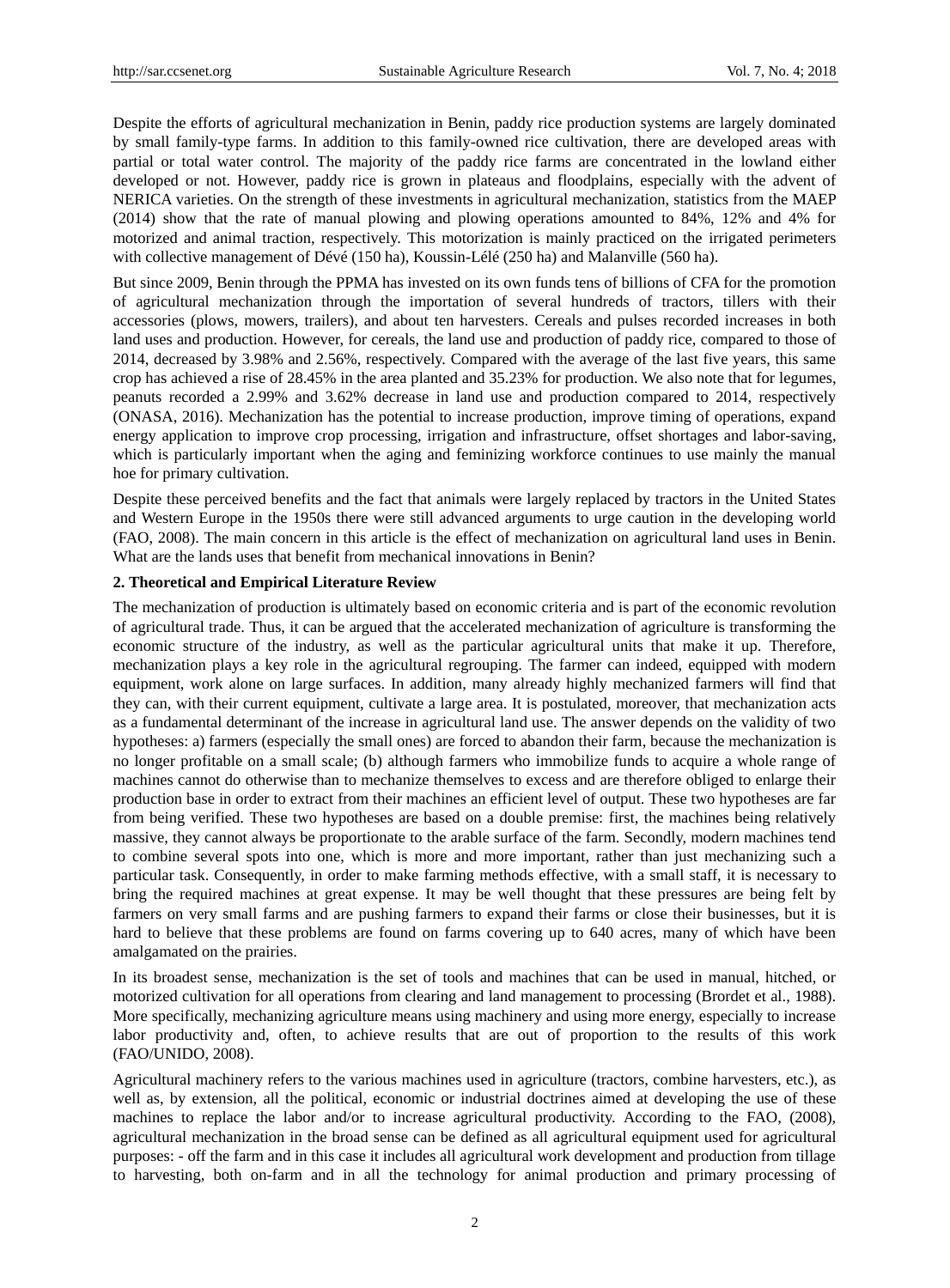agricultural products. According to the FAO (2014), the mechanization of agriculture has made it possible to extend cultivable areas and increase yields, essentially improving the precision of farming techniques. In fact, most farmers in developing countries spend more, every year, on energy inputs, fertilizers, seeds or agrochemicals. According to Yurdakul (1994), there are three indicators for measuring the level of agricultural mechanization in a country: (i) traction power per ha; (ii) the number of tractors per 1000 ha; (iii) the SAU per tractor. FAO (2014) summarizes the main reasons for replacing, for crop production, muscle energy (human or animal) by tractors: (i) the possibility of extending the cultivated area; (ii) the ability to perform the operations at the right time to maximize production potential; (iii) the multifunctional characteristics of mechanization, as tractors can be used not only for agricultural production, but also for stationary transport and feeding, as well as for the improvement of infrastructure (irrigation and drainage canals and road works); (iv) mechanization can compensate for seasonal labor shortages (or, indeed, free labor for more productive work), and (v) mechanization reduces the arduousness associated with the use of human muscular strength for difficult tasks such as hoeing by hand for the first plowing. This is particularly important in tropical regions, where high temperatures and high humidity (possibly associated with inadequate feeding) make manual work extremely difficult.

The strategic problem that the farmer must solve is the adjustment of needs-production income. Thus, in traditional agriculture, where most of the food needs are met by self-production, the question of the increase of production is acute. In this sense, mechanization (animal traction and/or tractors), encouraged by the need to cultivate large areas in the face of ever-increasing food needs and low yields, has become unavoidable. Well introduced and accepted, it has made it possible, according to Campagne (1989), to develop forms of crop-livestock association favoring yield improvement by the transformation of manure techniques. Agriculture must move towards new alternatives to meet the different demands. Thus, cultural intensification becomes a necessity and one of the main alternatives is to mechanize (Campagne, 1989). The work of Havard et al. (1988) shows that agricultural mechanization is essential to increase production but also productivity. This agricultural mechanization requires the necessary investments to maintain the level of mechanization. Taking the number of four-wheeled tractors as an indicator of the progress of mechanization, FAO (2008) reports the following trends over the last 40 years: in Asia, the number of tractors increased five-fold between 1961 and 1970 from 120,000 to 600,000 units. Later, the number has increased tenfold to reach 6 million units in 2000. Since then, these figures have continued to increase, especially in India, which had 2.6 million tractors in 2010 - FAO (2013a) -and China, which exceeded 2 million units in 2008 - FAO (2013b); in Latin America and the Caribbean, the number of tractors was multiplied by 1.7 between 1961 and 1970, from 383 000 to 637 000 units, then tripled to 1.8 million units in 2000; in the Near East, the situation is similar to that of Latin America, with the number of tractors having doubled from 126 000 to 260 000 units between 1961 and 1970, before being multiplied by 6.5 to 1, 7 million units in 2000; in sub-Saharan Africa, the trend has been quite different. In 1961, the number of tractors used was higher than in Asia and the Near East (172,000 units). Later, their number slowly increased to a peak of 275,000 units in 1990, before falling back to 221,000 units in 2000. Despite this adoption of agricultural mechanization in some parts of the world, concerns remain mainly about the surge in world population (now at 7.31 billion) is well on track to reach 9 billion in 2050 and to exceed 11 billion by the end of the century.

The 500 million small farms in the world currently produce about 80% of our food and they will have to bear the brunt of the necessary increase of more than 60% of the food production that will have to be realized in 2050 compared to the levels of 2007 (FAO, 2011). Currently, many of these small farms have limited access to production inputs, including mechanization, and thus achieve low levels of productivity. They also have fewer opportunities to access markets to take advantage of the many value-added activities that more developed food systems can provide. At the same time, the rural population is expected to decline as people, especially healthy young people, migrate to urban centers in search of a life less hard than agriculture can offer; there is also a growing feminization of peasant agriculture, particularly in sub-Saharan Africa, with farm control being increasingly left to women. The potential of rural mechanization for women in rural areas and the development of local economies are often underestimated. Currently, half of the population in developing countries is working in the rural sector, a figure that is expected to fall to 30% in 2050. Given the current importance of human muscle energy in small farms, the consequences of the limits of this type of energy are severe (Sims and Kienzle, 2015). The adoption of agricultural mechanization has led to an increase in smallholder productivity that must be achieved in a sustainable way, as the story of the Green Revolution (GR) model tells us. By the 1950s and throughout the 1960s, GR caused changes in crop species and agricultural practices worldwide (Royal Society, 2009). The production model, initially focused on introducing high-yielding varieties of wheat, rice and maize into high-potential regions (Hazell 2008, Gollin et al. 2005), had as aim homogeneity: the choice was made of varieties with genetic uniformity, cultivated with large volumes of complementary inputs in various forms (irrigation, fertilizers and pesticides), which often replaced more ecological practices. Fertilizer use replaced soil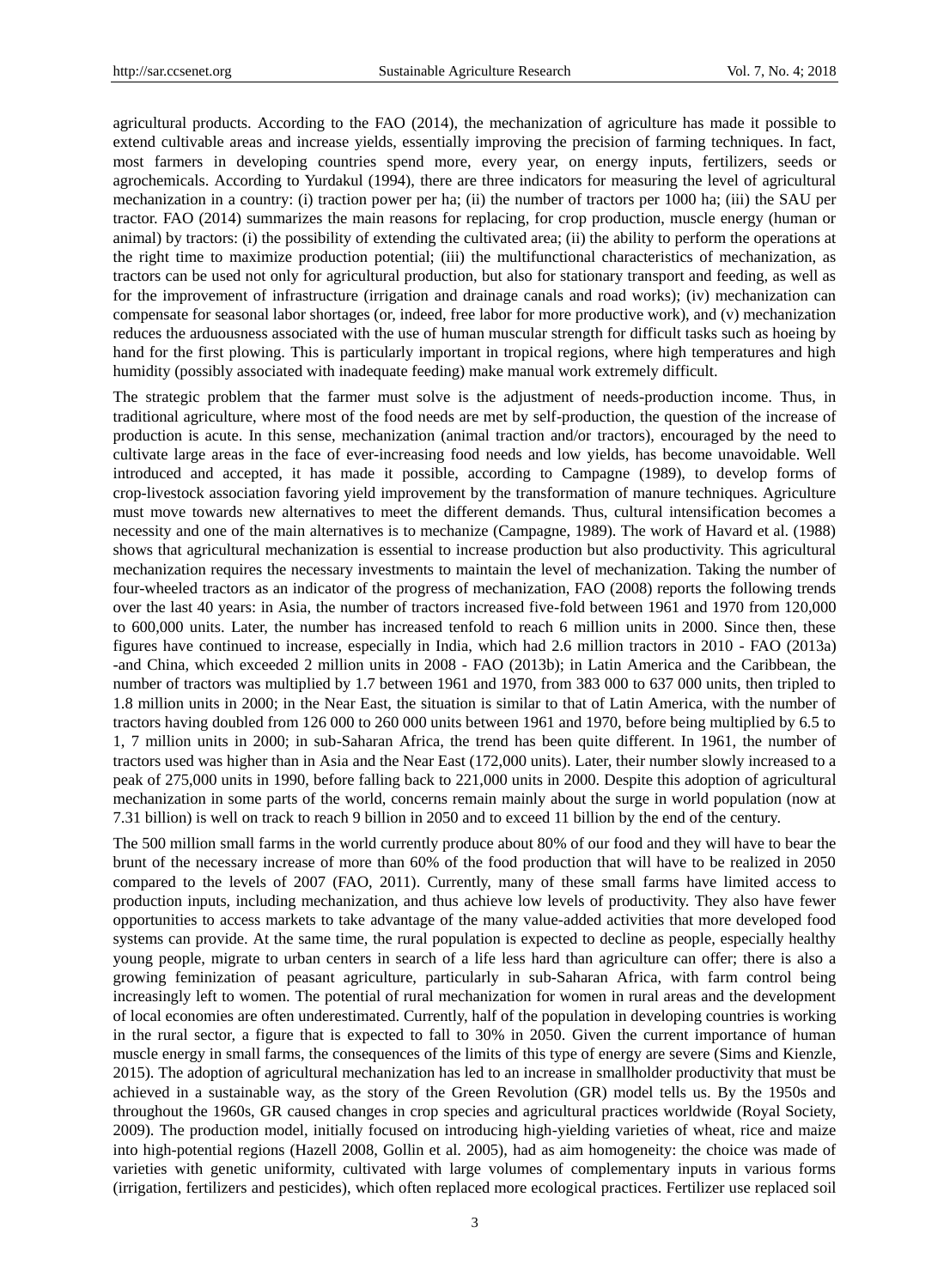quality management, while herbicides offered an alternative to crop rotations for weeds, pests and diseases (Tilmann, 1998). Havard et al. (1988) note that for decades, mechanization has been part of agricultural policies. The author concludes that a timid intensification did not have a major effect on rain-fed cereal crops. Downing attempted to determine the extent to which the use of machinery had contributed to improved crop yields. Among cereals, he concludes, it is probably oats that have benefited the most from the benefits of mechanization. The improvement of potato crops would be directly related to the adoption of new machines allowing a better use of the fertilizer and the improvement of the equipment of plowing, planting and harvesting.

The empirical review concludes that the adoption of new and improved machines and the new operations made possible have resulted in a more productive agriculture. Agriculture was formerly only a profession characterized by the heavy and heavy foot of the horse pulling its cart and whose pace and pace were almost entirely governed by climatic and biological considerations; today it can hear that it has changed its physiognomy. The modern farmer controls a series of quasi-industrial operations and uses vast sources of mechanical energy and all kinds of machines to accomplish these operations quickly, without depending too much on weather and climatic conditions.

## **3. Data Sources and VAR Model Specification**

## *3.1 Data Sources*

The paper makes use of secondary data. These data come mainly from the FAO statistical sources and cover the period from 1961 to 2016. These data relate to the number of agricultural tractors and the areas planted for the different crops in Benin. The variables used in this article are: the number of agricultural tractors (lntracg). This variable represents agricultural mechanization and explains the adoption of tractors by producers in Benin. The land uses of cotton (lnsupcot), maize (lnsupma), cassava (lnsupmc), millet (lnsupmils), paddy rice (lnsupriz) and yam (lnsupigm) are chosen in this article to the extent to which the production of these crops play a decisive role in the economy, especially cotton, which is the second source of foreign exchange on the one hand, and the others contribute enormously to diet and food security. We postulate in this article that an increase in the number of tractor is likely to induce increase in areas planted.

| <b>Statistics</b>   | Agricultural machineries and land uses |          |          |          |          |             |            |  |  |  |
|---------------------|----------------------------------------|----------|----------|----------|----------|-------------|------------|--|--|--|
|                     | Lnsupard                               | Lnsupcot | Lnsupma  | Lnsupmc  | Lnsuprz  | Lnsupmil    | Lntracg    |  |  |  |
| Mean                | 12.6363                                | 11.4155  | 13.1188  | 11.7976  | 9.168661 | 10.14968    | 4.57214    |  |  |  |
| Median              | 12.64433                               | 11.4560  | 13.0539  | 11.6673  | 8.988943 | 10.27461    | 4.53254    |  |  |  |
| Maximum             | 12.99203                               | 12.9322  | 13.8217  | 12.6002  | 11.21971 | 10.79409    | 5.84354    |  |  |  |
| Minimum             | 12.14367                               | 9.80818  | 12.4749  | 11.1562  | 7.351158 | 9.193092    | 3.33220    |  |  |  |
| Std. Dev.           | 0.179021                               | 1.06839  | 0.33386  | 0.43660  | 1.018698 | 0.471428    | 0.54175    |  |  |  |
| <b>Skewness</b>     | $-0.599150$                            | 0.038366 | 0.477519 | 0.405979 | 0.227092 | $-0.312416$ | $-0.06601$ |  |  |  |
| <b>Kurtosis</b>     | 3.490108                               | 1.476411 | 2.389276 | 1.744559 | 2.282704 | 1.631485    | 2.485951   |  |  |  |
| Jarque-Bera         | 3.771292                               | 5.236228 | 2.891431 | 5.029671 | 1.621796 | 5.092309    | 0.633775   |  |  |  |
| Probability         | 0.151731                               | 0.072940 | 0.235577 | 0.080876 | 0.444459 | 0.078383    | 0.728413   |  |  |  |
| Sum                 | 682.3649                               | 616.4386 | 708.4181 | 637.0725 | 495.1077 | 548.0829    | 246.8958   |  |  |  |
| <b>Observations</b> | 54                                     | 54       | 54       | 54       | 54       | 54          | 54         |  |  |  |

Table 1. Descriptive statistics of agricultural machineries and land uses

## *3.2 Econometric Estimates and Policy Implications*

For reasons specific to the size of the data, the maximum lag is fixed at 7. Above 7, the estimates could suffer from a lack of precision. For each value of p ranging from 1 to 7, the following model is estimated:

$$
Y_t = A_1 Y_{t+1} + A_2 Y_{t+2} + - - + A_p Y_{t+p} + \varepsilon
$$

where

$$
Y_t = (Intracg_t; Insupcot_t; Insupma_t; Insupmc_t; Insupmils_t; Insupriz_t; Insupigm_t)
$$

Then the values of the information criteria are calculated. The results are presented in Tables 2 and 3. Two information criteria (AIC and SC) give the optimal lag of 2. The SC and AIC criteria lead to convergent estimators of p whereas the AIC criterion gives an efficient estimator of p. The value used is  $\rho = 2$  because of the length of our series. The search for the number of cointegrating relations was made according to Johansen's approach. The test was carried out with specification 1) that is to neither say, the model without constant neither in the ECM nor in the long term relation, do the series not present a trend. The test is carried out with a lag of 1.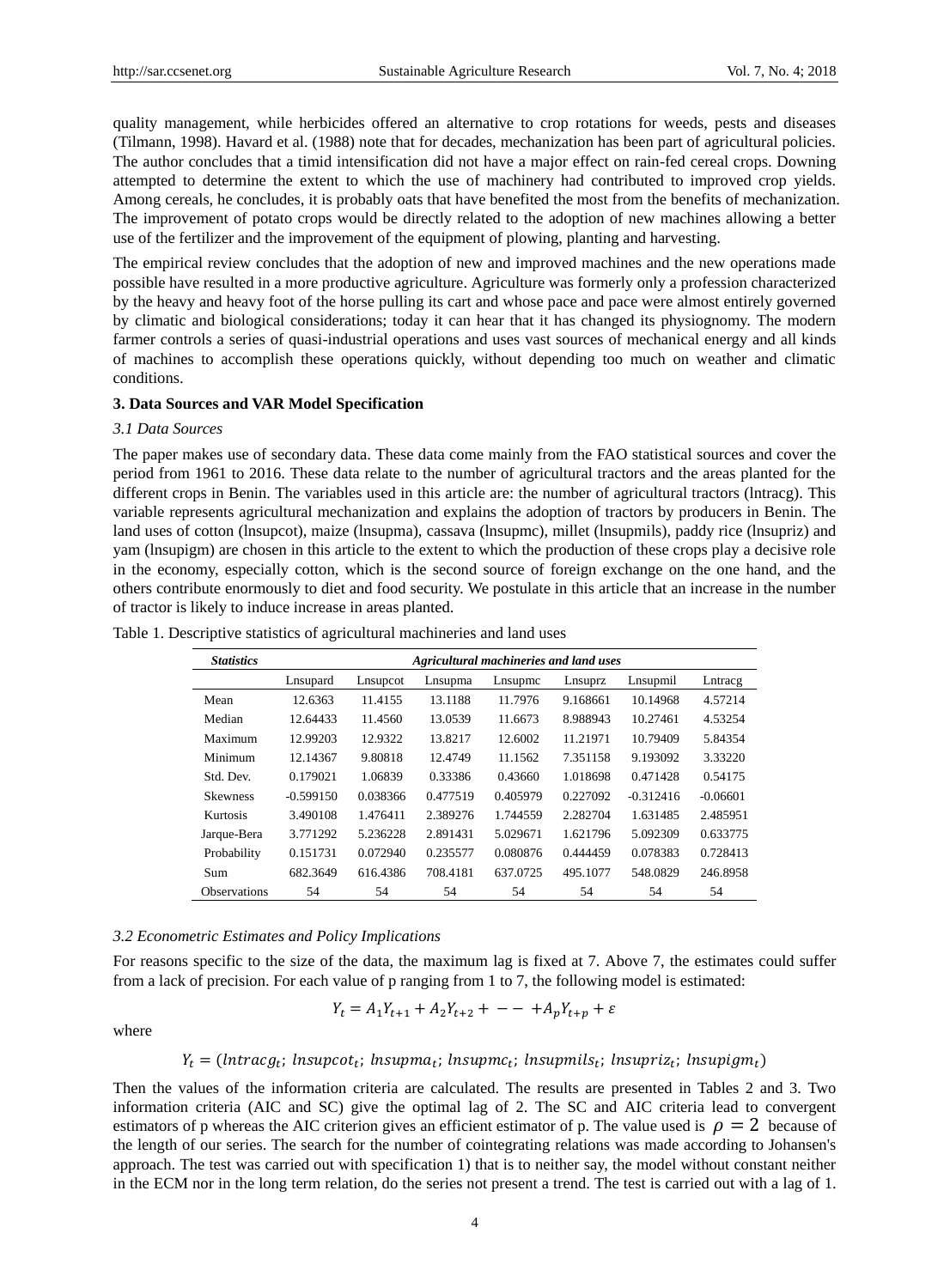The results are presented in Table 4. The trace test indicates the presence of a cointegration relationship at the 1% level of significance and two relations at the 5% significance level. As for the test of the maximum eigenvalue, it indicates the existence of a cointegration relation at 1% and at 5%. The VAR representation is no longer valid; an error-correction model is then used.

In this context, Johansen and Juselius test various hypotheses. First, they present two tests concerning the dimension of the cointegration subspace (test of the trace and test of the maximum eigenvalue). On the other hand, they consider the hypothesis  $H_0: \mu = \alpha \beta_0$ , which means that the model is written in fact:

$$
\Delta X_t = \sum_{i=1}^{k-1} \Gamma_i \, \Delta X_{t-i} + \alpha (\beta' X_{t-k} + \beta_0) + \varepsilon_t
$$

That is, the constant actually occurs in cointegration relations, and not in the form of a deterministic trend. Finally, they present linear restriction tests on  $\alpha$  and  $\beta$ , allowing in particular to test if the hypotheses of long-term relations resulting from economic theory are compatible with the results. This method is currently experiencing significant success. It has the advantage of being fairly simple to implement, whether in the estimation or testing procedure Juselius (1990, 1991a) and Johansen and Juselius (1988, 1990, 1991). The results in Table 2 show that all the ADF statistics are lower than the critical statistics of the different thresholds, that after the first differentiation they are thus integrated of order one (I (1)). So we can conclude that there may be a cointegration relationship. For the verification of cointegration, the optimal lag that minimizes the information criteria of AIC (p) and SC (p) are provided in Table 3. This number is equal to one for the variables in this article.

The results of the Granger causality test in Table 5 in first difference indicate whether the addition of one of the seven variables improves the forecast of the number of agricultural tractors, which relies solely on the past evolution of the latter. If this is the case the variable in question includes information on the number of future agricultural tractors. Variables with first difference were used with a maximum lag of 2 years. The hypothesis tested is that of a non-causality of Granger. The rejection of the hypothesis tested is marked with an asterisk. One, two or three asterisks mean that the hypothesis tested is rejected with a significance level of 10%, 5% and 1%, respectively. The test takes place in pairs of variables and without taking into account possible cointegration relationships. The number of agricultural tractors (lntracg) causes the land use of millet (lnsupriz), paddy rice (lnsupriz), and yam. We note that there is no causal relationship between the number of agricultural tractors (lntracg) and land uses of cotton, maize and cassava. The direction of causality between the number of agricultural tractors and land use of yam over the period from 1961 to 2016 is not bidirectional. This result is explained by the major role played by yam production in Benin's diet. Agricultural mechanization seems to be used for the production of yam, which looks more profitable than cotton. The number of agricultural tractors does not cause the area planted of maize and cassava, as both crops are produced on almost all land with rudimentary tools.

Table 6 shows a strong correlation between the areas planted of paddy rice, millet, yams and the number of agricultural tractors. On the other hand, there is a weak relationship between the areas planted of cotton, maize, cassava and the number of agricultural tractors. These surprising results indicate that the sown areas of cotton, maize and cassava seem not to benefit from mechanical innovations in Benin. Despite this lack of agricultural mechanization, there are strong relationships between the areas of cotton, maize and cassava. This last result seems to indicate the effects of crop rotations.

| Variables | In level                |             | In first difference     | <b>Trend</b> | Cte | Lag | order          |      |
|-----------|-------------------------|-------------|-------------------------|--------------|-----|-----|----------------|------|
|           | Augmented Dickey-Fuller | t-Statistic | Augmented Dickey-Fuller | t-Statistic  |     |     |                |      |
|           | test statistic          |             | test statistic          |              |     |     |                |      |
| Lnsupard  | $-2.917650$             | $-1.997948$ | $-2.919952$             | $-9.653**$   | Yes | Yes | 2              | I(1) |
| Lnsupcot  | $-2.917650$             | $-0.815129$ | $-2.918778$             | $-6.173**$   | Yes | Yes | 2              | I(1) |
| Lnsupma   | $-2.919952$             | 0.772450    | $-2.919952$             | $-7.580**$   | Yes | Yes | 2              | I(1) |
| Lnsupme   | $-2.917650$             | $-0.797314$ | $-2.918778$             | $-7.722**$   | Yes | Yes | 2              | I(1) |
| Lnsuprz   | $-2.917650$             | 0.338691    | $-2.918778$             | $-7.150**$   | Yes | Yes | $\overline{2}$ | I(1) |
| Lnsupmil  | $-2.919952$             | $-1.439335$ | $-2.918778$             | $-7.150**$   | Yes | Yes | 2              | I(1) |
| Lntracg   | $-2.918778$             | 2.413381    | $-2.916566$             | $-13.23**$   | Yes | Yes |                | I(1) |

Table 2. Results of unit root tests

\*\* Significant at the 5% significance level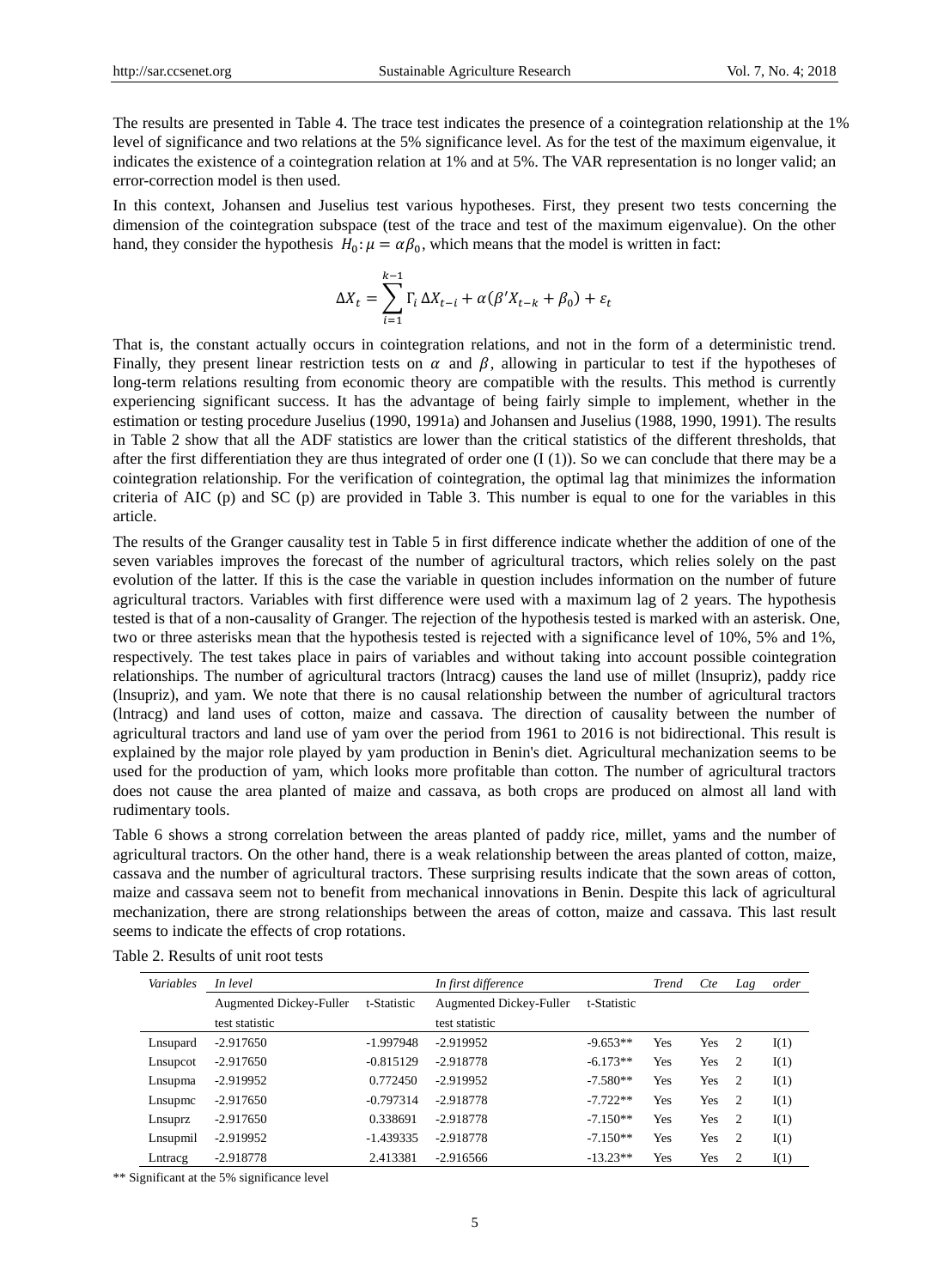# Table 3. Choice of optimal lag for the variables of the VAR model

| Laσ | AIC      | se s    |
|-----|----------|---------|
|     | -25.562. | -22.762 |

| Table 4. Johansen test for the variables of VAR model |
|-------------------------------------------------------|
|-------------------------------------------------------|

| H <sub>0</sub> | Statistique de la de valeur propre maximale | Statistique de la Trace | Valeur critique au seuil de 5% | probabilités |
|----------------|---------------------------------------------|-------------------------|--------------------------------|--------------|
| $r=0$          | 0.863221                                    | 421.9920                | 334.9837                       | $0.0000**$   |
| r<1            | 0.731021                                    | 318.5439                | 285.1425                       | $0.0009**$   |
| r<2            | 0.698276                                    | 150.2617                | 239.2354                       | 0.5145       |
| $r<$ 3         | 0.610741                                    | 187.9531                | 197.3709                       | 0.1325       |
| r<4            | 0.516908                                    | 198.8906                | 159.5297                       | 0.3746       |
| r<5            | 0.455777                                    | 101.0580                | 125.6154                       | 0.5682       |
| r < 6          | 0.363500                                    | 99.42140                | 95.75366                       | 0.7415       |
| $r \leq 7$     | 0.298668                                    | 75.92935                | 69.81889                       | 0.7999       |

\*\* Significant at the 5% significance level

Table 5. Granger causality test

| <b>Granger Causality Tests Lags: 2</b>         |     |             |             |
|------------------------------------------------|-----|-------------|-------------|
| Null Hypothesis                                | Obs | F-Statistic | Prob.       |
| d(Lnsupigm) does not Granger Cause d(Lntracg)  | 54  | 5.23323     | $0.0089***$ |
| d(Lntracg does not Granger Cause d(Lnsupigm)   |     | 7.23016     | 0.0618      |
| d(Lnsupcot) does not Granger Cause d(Lntracg)  | 54  | 1.44937     | $0.0030**$  |
| d(Lntracg) does not Granger Cause d(Lnsupcot)  |     | 1.71010     | $0.0019**$  |
| d(Lnsupma) does not Granger Cause d(Lntracg)   | 54  | 0.81470     | $0.00489**$ |
| d(Lntracg) does not Granger Cause d(Lnsupma)   |     | 3.59824     | $0.0352**$  |
| d(Lnsupmc) does not Granger Cause d(Lntracg)   | 54  | 0.68287     | $0.0001***$ |
| d(Lntracg) does not Granger Cause d(Lnsupmc)   |     | 9.76392     | $0.0003***$ |
| d(Lnsuprz)does not Granger Cause d(Lntracg)    | 54  | 4.02453     | $0.0244**$  |
| d(Lntracg) does not Granger Cause d(Lnsuprz)   |     | 3.39161     | 0.421       |
| d(Lnsupmil) does not Granger Cause d(Lntracg)  | 54  | 0.00023     | $0.0019**$  |
| d(Lntracg) does not Granger Cause d(Lnsupmil)  |     | 1.93734     | 0.1554      |
| d(Lnsupcot) does not Granger Cause d(Lnsupigm) | 54  | 0.42846     | 0.6540      |
| d(Lnsupigm) does not Granger Cause d(Lnsupcot) |     | 1.64817     | 0.2033      |
| d(Lnsupma) does not Granger Cause d(Lnsupigm)  | 54  | 0.29194     | 0.7482      |
| d(Lnsupigm) does not Granger Cause d(Lnsupma)  |     | 1.59345     | 0.2140      |
| d(Lnsupmc) does not Granger Cause d(Lnsupigm)  | 54  | 1.37541     | 0.2627      |
| d(Lnsupigm) does not Granger Cause d(Lnsupmc)  |     | 0.49174     | 0.6147      |
| d(Lnsupma) does not Granger Cause d(Lnsupigm)  | 54  | 0.29194     | 0.7482      |
| d(Lnsupigm) does not Granger Cause d(Lnsupma)  |     | 1.59345     | 0.2140      |
| d(Lnsuprz) does not Granger Cause d(Lnsupigm)  | 54  | 1.57823     | 0.2171      |
| d(Lnsupigm) does not Granger Cause d(Lnsuprz)  |     | 1.90082     | 0.1608      |
| d(Lnsupmil) does not Granger Cause d(Lnsupigm) | 54  | 0.06205     | 0.9399      |
| d(Lnsupigm) does not Granger Cause d(Lnsupmil) |     | 0.64371     | 0.5299      |
| d(Lnsuprz) does not Granger Cause d(Lnsupcot)  | 54  | 1.79510     | 0.1773      |
| d(Lnsupcot) does not Granger Cause d(Lnsuprz)  |     | 2.13179     | 0.1300      |
| d(Lnsupmil) does not Granger Cause d(Lnsupigm) | 54  | 0.06205     | 0.9399      |
| d(Lnsupigm) does not Granger Cause d(Lnsupmil) |     | 0.64371     | 0.5299      |
| d(Lnsupmil) does not Granger Cause d(Lnsupcot) | 54  | 0.98698     | 0.3803      |
| d(Lnsupcot) does not Granger Cause d(Lnsupmil) |     | 7.57091     | $0.0014***$ |
| d(Lnsupmc) does not Granger Cause d(Lnsupma)   | 54  | 0.90094     | 0.4131      |
| d(Lnsupma) does not Granger Cause d(Lnsupmc)   |     | 10.6752     | $0.0002***$ |
| d(Lnsuprz) does not Granger Cause d(Lnsupma)   | 54  | 7.13301     | $0.0020***$ |
| d(Lnsupma) does not Granger Cause d(Lnsuprz)   |     | 1.26155     | 0.2926      |
| d(Lnsupmil) does not Granger Cause d(Lnsupma)  | 54  | 0.11288     | 0.8935      |
| d(Lnsupma) does not Granger Cause d(Lnsupmil)  |     | 1.82345     | 0.1727      |
| d(Lnsupmil) does not Granger Cause d(Lnsupmc)  | 54  | 7.83174     | $0.0012***$ |
| d(Lnsupmc) does not Granger Cause d(Lnsupmil)  |     | 3.08603     | $0.0550*$   |
| d(Lnsupmil) does not Granger Cause d(Lnsupmc)  | 54  | 1.31845     | 0.2773      |
| d(Lnsupmc) does not Granger Cause d(Lnsupmil)  |     | 3.92266     | $0.0266**$  |
| d(Lnsupmil) does not Granger Cause d(Lnsuprz)  | 54  | 3.52337     | $0.0375**$  |
| d(Lnsuprz) does not Granger Cause d(Lnsupmil)  |     | 1.54148     | 0.2247      |

\*\* Significant at the 5% significance level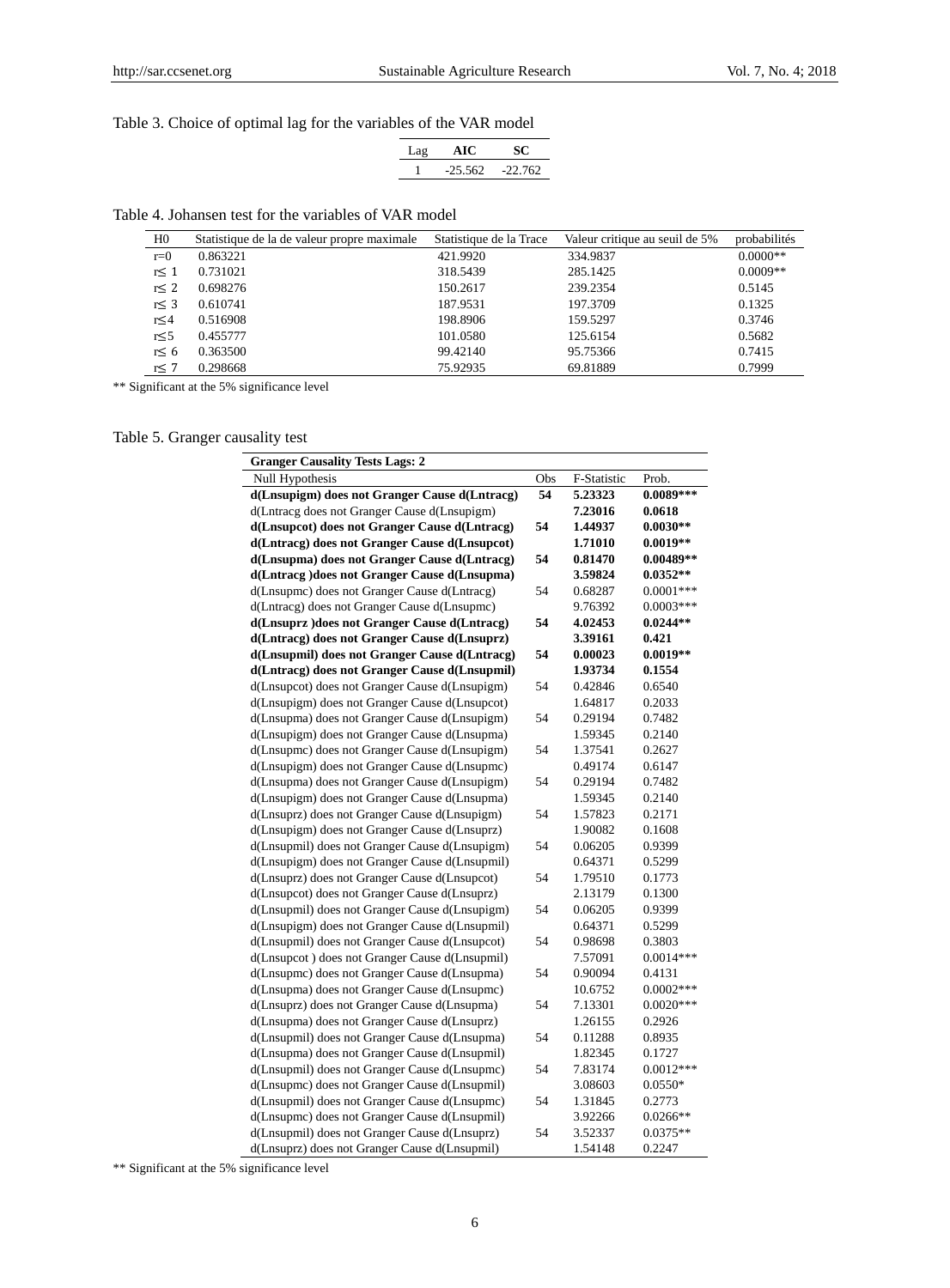| Variables   | d(Lnsupigm) | d(Lnsupcot) | d(Lnsupma) | d(Lnsupmc)  | d(Lnsuprz)  | d(Lnsupmil) | d(Lntracg) |
|-------------|-------------|-------------|------------|-------------|-------------|-------------|------------|
| d(Lnsupigm) | 1.000000    | 0.035034    | 0.017182   | $-0.045321$ | 0.075409    | $-0.057174$ | $0.9116**$ |
| d(Lnsupcot) |             | 1.000000    | $0.8964**$ | $0.08592**$ | $-0.091367$ | 0.352346    | 0.0041     |
| d(Lnsupma)  |             |             | 1.000000   | 0.017783    | $-0.226257$ | $-0.034030$ | 0.0045     |
| d(Lnsupmc)  |             |             |            | 1.000000    | $-0.019356$ | $-0.076366$ | 0.00315    |
| d(Lnsuprz)  |             |             |            |             | 1.000000    | $-0.072481$ | $0.8325**$ |
| d(Lnsupmi)  |             |             |            |             |             | 1.000000    | $0.0815**$ |
| d(Lntrace)  |             |             |            |             |             |             | 1.000000   |

#### Table 6. Correlation matrix

\*\* Significant at the 5% significance level

The estimation results include the estimation of the cointegration vector, i.e. the long-term relationship, and the estimation of the coefficients of the adjustment or short-term equations. These results are shown in Table 7. The coefficients for the areas planted of cotton (lsupcot), maize (lnsupma) and cassava (lnsupmc) are not significant at the 5% threshold in the long-run relationship, and the Student's statistic is -0.645. The other coefficients are significant, the areas planted of millet (lnsupmils), paddy rice (lnsupriz) and yam (lnsupigm). These areas planted have positive and significant coefficients, they are worth respectively: 0.1356; 0.4297 and 0.5885. Thus, over the long run, an increase in the area planted of millet (lnsupmils), paddy rice (lnsupriz) and yam (lnsupigm) by 10 points leads to an increase of 1.356, 4.297 and 5.885, respectively in agricultural tractors, ceteris paribus.

In Table 8 CointEq1 denotes the vector associated with the cointegration relation containing coefficients of the error correction terms. Its coefficients translate the speed of adjustment from the short run towards the long-run equilibrium. The coefficients of the restoring forces relating to the number of agricultural tractors (lntracg) and the land uses of cotton (lnsupcot), maize (lnsupma) and cassava (lnsupmc) are positive, these results which may seem surprising insofar as in Benin, cotton benefits more from material and financial state support on the one hand and the backward effects of cotton are captured by maize and cassava on the other hand. The other coefficients of return to long-run equilibrium are negative, which reflects a return to the long-term equilibrium. Short-term dynamics show that the number of agricultural tractors is influenced by one-year and two-years lagged paddy area, with respective elasticities of -0.27 and -0.21. Similarly, this short-term dynamics also indicates that the number of agricultural tractors is influenced by one-year and two-years lagged milled land use, with elasticities of -0.34 and -0.09. Finally, this same short-term dynamic also shows that the number of agricultural tractors impacts one-year and two-years lagged yams land use, with respective elasticities of -0.9 and -0.47. This short-term dynamic is confirmed by the Granger causality tests (Table 5).

The error correction model used to measure the impact of the number of agricultural tractors on the areas planted of cotton (lnsupcot), maize (lnsupma), cassava (lnsupmc), millet (lnsupmils), paddy rice (lnsupriz) and yam (lnsupigm) in Benin during the period from 1961 to 2016 show a weak causal structure between the different areas planted. At the significance level of 5%, there is basically no causal relationship between the areas planted of cotton (lnsupcot), maize (lnsupma), cassava (lnsupmc) and the number of tractors. These surprising results show that although cotton contributes more to the formation of agricultural growth in Benin, agricultural mechanization remains far from being a reality. The problem of adopting agricultural mechanical innovations is acute.

| $lnTrace =$ | 0.090617* | $0.243711* - 0.13562*$ |             | $+$ 0.1356*  | $0.4297*$       | 0.5885*   |       |
|-------------|-----------|------------------------|-------------|--------------|-----------------|-----------|-------|
|             | lnsupcot  | lnsupma                | lnsupmc     | lnsupmils    | <i>lnsupriz</i> | Lnspigm   |       |
|             | (0.06783) | (0.18132)              | (0.2363)    | (0.11822)    | (0.0741)        | (0.2428)  | - 5.7 |
|             | [1.3359]  | 1.34411                | $[-0.5738]$ | $[-4.74200]$ | [-5.7956]       | [-1.0659] |       |

Standard errors in ( ). t-student in [ ]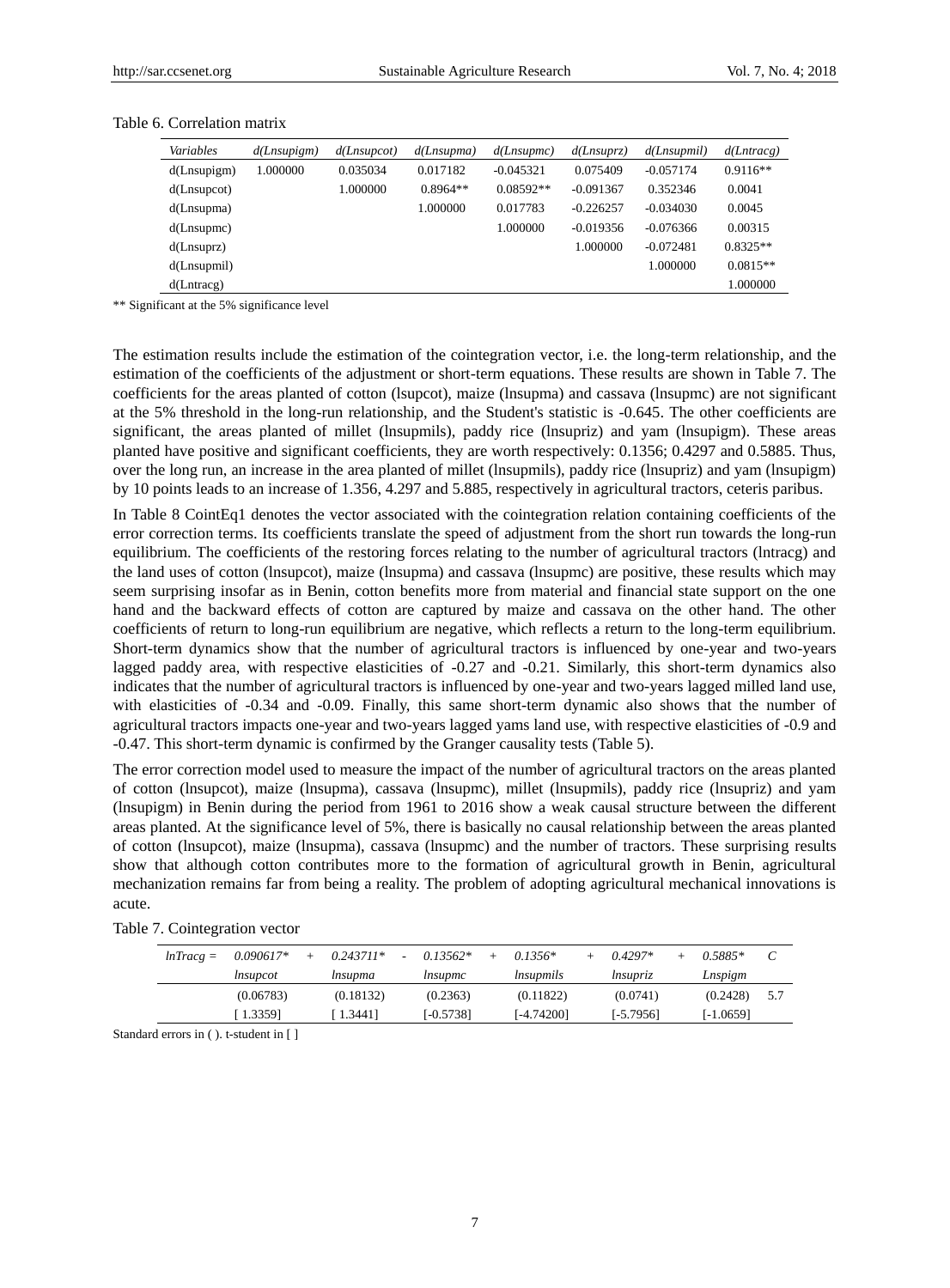# Table 8. Coefficients of the short-run dynamics

| Error Correction   | d(Lntracg)   | d(Lnsupcot)  | d(Lnsupma)   | d(Lnsupmc)   | d(Lnsuprz)   | d(Lnsupmil)  | d(Lnsupigm)  |
|--------------------|--------------|--------------|--------------|--------------|--------------|--------------|--------------|
| CointEq1           | $-0.647239$  | $-0.577014$  | $-0.038211$  | $-0.437358$  | 0.698915     | 0.069883     | 0.112596     |
|                    | (0.20037)    | (0.29226)    | (0.13448)    | (0.16616)    | (0.25609)    | (0.18085)    | (0.15408)    |
|                    | [3.23027]    | $[-1.97429]$ | $[-0.28414]$ | $[-2.63222]$ | [2.72914]    | [0.38643]    | [0.73076]    |
| $d(Lntracg)(-1)$   | $-0.155508$  | $-0.200441$  | $-0.012616$  | $-0.136607$  | $-0.595928$  | 0.280010     | $-0.305966$  |
|                    | (0.22309)    | (0.32541)    | (0.14973)    | (0.18500)    | (0.28514)    | (0.20136)    | (0.17155)    |
|                    | $[-0.69706]$ | $[-0.61596]$ | $[-0.08426]$ | $[-0.73842]$ | $[-2.08997]$ | [1.39063]    | $[-1.78349]$ |
| $d(Lntracg)(-2)$   | $-0.039371$  | $-0.088905$  | 0.106864     | 0.171254     | $-0.533492$  | 0.438005     | $-0.049343$  |
|                    | (0.17949)    | (0.26181)    | (0.12047)    | (0.14884)    | (0.22941)    | (0.16200)    | (0.13802)    |
|                    | $[-0.21935]$ | $[-0.33958]$ | [0.88709]    | [1.15058]    | $[-2.32552]$ | [2.70372]    | $[-0.35749]$ |
|                    | 0.086945     | 0.008637     | $-0.076225$  | $-0.142423$  | $-0.163438$  | $-0.045735$  | 0.009784     |
| $d(Lnsupcot)(-1)$  | (0.11560)    | (0.16862)    | (0.07759)    | (0.09586)    | (0.14775)    | (0.10434)    | (0.08890)    |
|                    | $[-0.75211]$ | [0.05122]    | $[-0.98244]$ | $[-1.48570]$ | $[-1.10617]$ | $[-0.43833]$ | [0.11006]    |
| $d(Lnsupcot)(-2)$  | 0.389124     | $-0.079188$  | $-0.036582$  | $-0.065119$  | 0.083415     | $-0.023471$  | $-0.049401$  |
|                    | (0.11693)    | (0.17056)    | (0.07848)    | (0.09697)    | (0.14945)    | (0.10554)    | (0.08992)    |
|                    | [3.32780]    | $[-0.46428]$ | $[-0.46613]$ | $[-0.67157]$ | [0.55814]    | $[-0.22239]$ | $[-0.54939]$ |
| $d(Lnsupma)(-1)$   | 0.156391     | $-0.305125$  | $-0.266541$  | $-0.038219$  | 0.555520     | $-0.221127$  | 0.125701     |
|                    | (0.30118)    | (0.43931)    | (0.20214)    | (0.24975)    | (0.38494)    | (0.27184)    | (0.23160)    |
|                    | [0.51926]    | $[-0.69455]$ | $[-1.31859]$ | $[-0.15303]$ | [1.44312]    | $[-0.81346]$ | [0.54274]    |
| $d(Lnsupma)(-2)$   | $-0.023713$  | $-0.601999$  | $-0.422628$  | $-0.388748$  | 0.054637     | $-0.165505$  | 0.210485     |
|                    | (0.28769)    | (0.41964)    | (0.19309)    | (0.23857)    | (0.36770)    | (0.25966)    | (0.22123)    |
|                    | $[-0.08243]$ | $[-1.43457]$ | $[-2.18881]$ | $[-1.62951]$ | [0.14859]    | $[-0.63739]$ | [0.95143]    |
| $d(Lnsupmc)(-1)$   | 0.126107     | $-0.500505$  | 0.024339     | $-0.022685$  | $-0.356933$  | 0.169167     | $-0.003841$  |
|                    | (0.26841)    | (0.39152)    | (0.18015)    | (0.22258)    | (0.34306)    | (0.24226)    | (0.20641)    |
|                    | [0.46983]    | [1.27837]    | [0.13510]    | $[-0.10192]$ | $[-1.04043]$ | [0.69828]    | $[-0.01861]$ |
| $d(Lnsupmc)(-2)$   | 0.161708     | 0.648725     | 0.183830     | 0.068870     | 0.271960     | 0.090022     | $-0.300846$  |
|                    | (0.23793)    | (0.34706)    | (0.15969)    | (0.19731)    | (0.30411)    | (0.21475)    | (0.18297)    |
|                    | [0.67963]    | [1.86920]    | [1.15115]    | [0.34905]    | [0.89429]    | [0.41919]    | $[-1.64425]$ |
| $d(Lnsuprz)(-1)$   | $-0.270894$  | $-0.483329$  | $-0.218936$  | 0.094273     | $-0.116515$  | 0.126114     | 0.055970     |
|                    | (0.18946)    | (0.27636)    | (0.12716)    | (0.15711)    | (0.24216)    | (0.17100)    | (0.14570)    |
|                    | $[-1.42980]$ | $[-1.74891]$ | $[-1.72173]$ | [0.60003]    | $[-0.48115]$ | [0.73749]    | [0.38415]    |
| $d(Lnsuprz)(-2)$   | $-0.213323$  | 0.126092     | 0.132552     | 0.099354     | 0.218316     | 0.061417     | 0.098621     |
|                    | (0.18114)    | (0.26422)    | (0.12158)    | (0.15021)    | (0.23152)    | (0.16349)    | (0.13930)    |
|                    | $[-1.17765]$ | [0.47722]    | [1.09028]    | [0.66142]    | [0.94296]    | [0.37565]    | [0.70799]    |
| $d(Lnsumil)(-1)$   | $-0.121988$  | $-0.031955$  | 0.085291     | 0.089607     | 0.419768     | $-0.087572$  | 0.004545     |
|                    | (0.13052)    | (0.19038)    | (0.08760)    | (0.10823)    | (0.16682)    | (0.11780)    | (0.10037)    |
|                    | $[-0.93465]$ | $[-0.16785]$ | [0.97366]    | [0.82791]    | [2.51633]    | $[-0.74339]$ | [0.04528]    |
|                    | $-0.349412$  | $-0.042756$  | $-0.086420$  | 0.039017     | $-0.435080$  | 0.134465     | 0.068142     |
| $d(Lnsumil)(-2)$   | (0.11823)    | (0.17246)    | (0.07935)    | (0.09804)    | (0.15112)    | (0.10671)    | (0.09092)    |
|                    | $[-2.95530]$ | $[-0.24792]$ | $[-1.08906]$ | [0.39795]    | $[-2.87912]$ | [1.26006]    | [0.74947]    |
| $d(Lnsupigm)(-1)$  | $-0.93679$   | $-0.322457$  | 0.235144     | 0.340385     | $-0.318617$  | 0.165048     | $-0.597375$  |
|                    | (0.23778)    | (0.34684)    | (0.15959)    | (0.19718)    | (0.30391)    | (0.21461)    | (0.18285)    |
|                    | $[-0.39397]$ | $[-0.92971]$ | [1.47344]    | [1.72626]    | $[-1.04839]$ | [0.76905]    | $[-3.26701]$ |
| $d(Lnsupigm) (-2)$ | $-0.47073$   | $-0.499944$  | $-0.154252$  | $-0.290802$  | $-0.521875$  | 0.108914     | $-0.309225$  |
|                    | (0.23304)    | (0.33992)    | (0.15641)    | (0.19325)    | (0.29786)    | (0.21034)    | (0.17921)    |
|                    | $[-0.63111]$ | $[-1.47075]$ | $[-0.98622]$ | $[-1.50479]$ | $[-1.75211]$ | [0.51781]    | $[-1.72552]$ |
| $\mathbf C$        | 0.055255     | 0.098784     | 0.032227     | 0.024501     | 0.042856     | 0.033457     | 0.022483     |
|                    | (0.03180)    | (0.04638)    | (0.02134)    | (0.02637)    | (0.04064)    | (0.02870)    | (0.02445)    |
|                    | [1.73770]    | [2.12979]    | [1.51006]    | [0.92918]    | [1.05447]    | [1.16576]    | [0.91944]    |

Standard errors in ( ). T-student in [ ]

Moreover, the hypothesis of a transfer of labor from agriculture to the industrial sector is difficult to observe in Benin. On the one hand, the industrial sector is not structurally able to absorb the underemployed labor force in the agricultural sector. On the other hand, this workforce is not sufficiently qualified. The transfer of labor is then to the informal sector with the phenomenon of rural exodus. In recent years, there has been a growing trend of the informal sector in the Beninese economy with the proximity of Nigeria. Agricultural mechanization, by its expansion, can induce sustainable agricultural growth, reduce poverty, unemployment, rural exodus and improve food security. Agricultural mechanization can also lead to the development of other sectors such as agribusiness, tourism and trade. Since the independence in 1960, the Beninese government has always put agriculture at the epicenter of economic development. During the five-year plans, Beninese farmers were not in some way accompanied by mechanization. The government is still advocating for the valorization of agricultural sectors. Although Beninese agriculture is family-oriented, it does not even benefit from small mechanization. The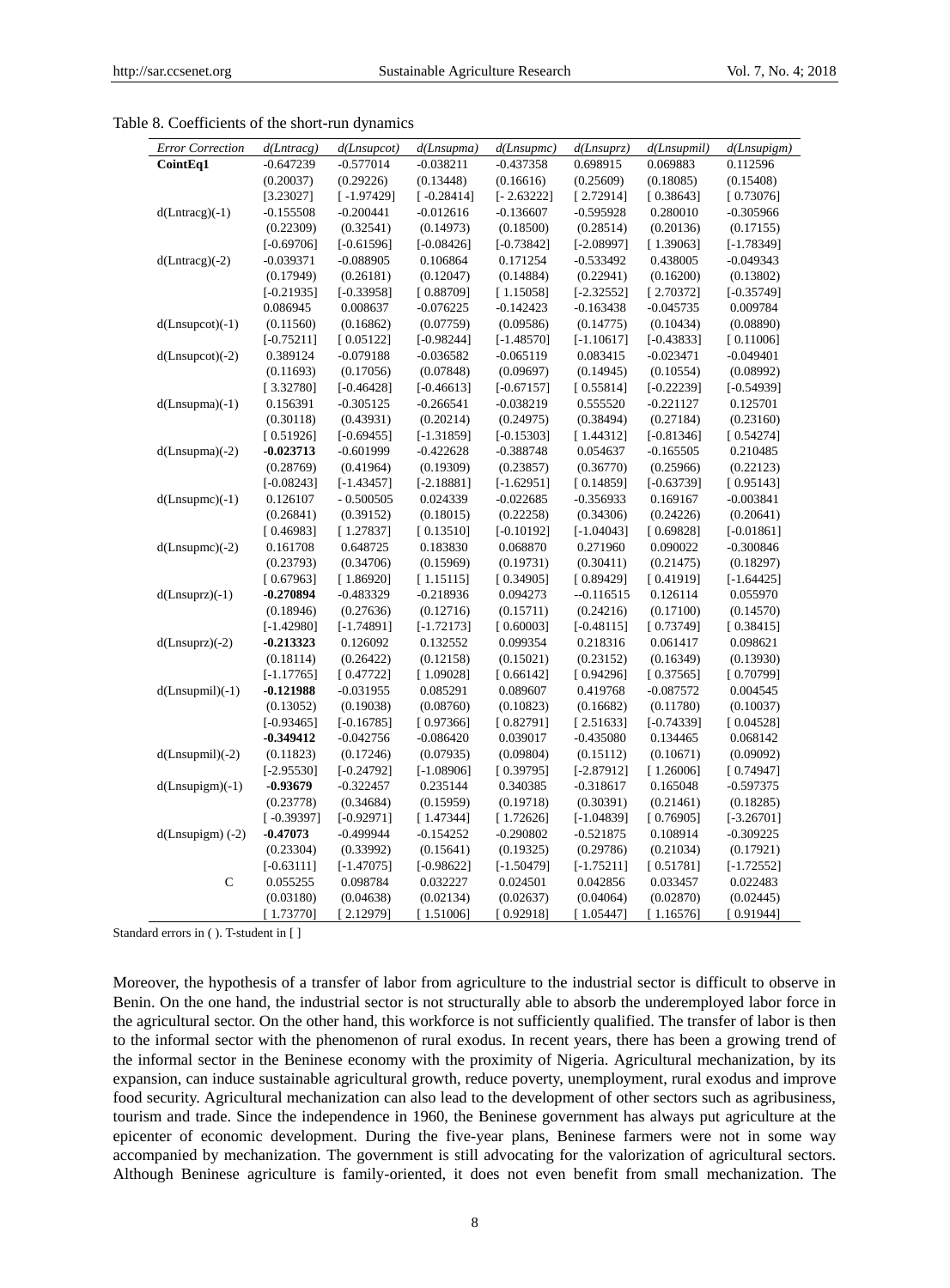income derived from this family farming is not meant to finance the development of the industrial sector, more able to set up real conditions for economic development, and at the same time, the share of the agricultural sector in the GDP was doomed to decline as theories of development predict. The reasons given in the literature point to many problems, including the mismanagement of agricultural investments.

## **4. Conclusion**

The objective of this article was to evaluate the impact of agricultural mechanization on land uses in Benin. Agricultural mechanization in Benin is far from being effective. Despite the fact that cotton production benefits from numerous physical and financial support from the State, this production seems not to have actually benefited from effective agricultural mechanization. The cotton sub-sector has always been at the center of Benin's economic policy. This agricultural sub-sector has undergone changes throughout Benin's history, with since 1990 a redefinition of the roles played by the various actors in this agricultural sub-sector that has never led to mechanization. This agricultural subsector is still slow to have a ripple effect in order to start a real economic take-off because of the real non-existence of mechanization. Estimates using data on the number of agricultural tractors and areas planted of cotton, maize, cassava, paddy rice, millet and yams in Benin show that there is a long-run relationship only between the number of agricultural machinery and the areas planted of paddy rice, millet and yams. Thus, agricultural mechanization in Benin has evolved in certain stability at the level of agricultural policy. This long-term relationship shows that an increase in the area planted of cotton, maize and cassava leads to a drop in the number of agricultural tractors. Estimates also show that the development of agricultural mechanization has not caused the land uses of cotton, maize and cassava. These results can be explained on the one hand by the traditional character of agricultural activity in Benin, the agricultural sector is still slow to modernize completely. On the other hand, the agricultural economy is still relatively disjointed. We could add external factors. The producers are price takers on the world market, so there is a risk of losses linked to the drop in commodity prices, as was the case in the early 1980s. These various results lead to a few recommendations: Strengthen the link between agricultural mechanization and sustainable agriculture. This reinforcement can be effective if and only if substantial agricultural public investments are spent in agriculture accompanied by training and adequate research in order to boost a sustainable green revolution. Economic theory shows this necessity and many empirical examples provide an illustration. For the Beninese authorities, many measures are needed: there is a need to promote greater local processing of commodities. This proposal is not original, it has been mentioned for decades in Benin's economic analyzes. The transformation of commodities adds more value to the products, and thus increases the wealth created. At the same time, there is job creation. The export of raw commodities contributes to the deterioration of the terms of trade. The food industry is one of the industries using agricultural products. Food imports have greatly increased in Benin. Incentives must be put in place to allow the development of local agro-industries using raw materials from the agricultural sector. With the boom of agribusiness, the demand structure for agriculture would be modified so that the agricultural sector would serve as an upstream sector for other sectors.

## **References**

- Campagne, P. (1989). Mécanisation et motorisation des exploitations Agricoles: Quelques questions économiques. *Les Cahiers de la Recherche Développement, 23*, 65-77.
- FAO/ONUDO (2008). *La mécanisation de l'agriculture en Afrique… Il est temps d'agir. Rapport d'un comité d'experts*. Programmer des investissements pour accro în la productivité agricole, 27p
- FAO (2008a). *Agricultural mechanization in sub-Saharan Africa: time for a new look (La mécanisation agricole en Afrique subsaharienne: une nouvelle perspective)*. Mrema, G., Baker, D. et Kahan, D. Organisation des Nations unies pour l'alimentation et l'agriculture. Rome, Italie. Document occasionnel de gestion, commercialisation et finances agricoles n° 22. 54 pp.
- FAO (2008). Guide de formulation d'une stratégie de mécanisation agricole Etude de cas: stratégie nationale de la mécanisation agricole au Mali. *Documents de travail sur le génie rural et alimentaire, 7*, 50. Retrieved from http:/[/www.fao.org/fileadmin/user\\_upload/ags/publications/](http://www.fao.org/fileadmin/user_upload/ags/publications/) AGST\_WD\_7.pdf.
- FAO (2014). *AGP-Mécanisation Agricolahome*. Retrieved from Http:www.fao.org/agriculture/crops/planthematique-du-site/theme/spi/mecanisation-agricole/mecanisationagricole-home/fr/
- FAO (2011). *Investment in agricultural mechanization in Africa: Conclusions and recommandations of a Round Table Meeting of Experts (L'investissement dans la mécanisation agricole en Afrique: conclusions et recommandations d'une table ronde d'experts)*. Ashburner, J.E. et Kienzle, J., éd. Organisation des Nations